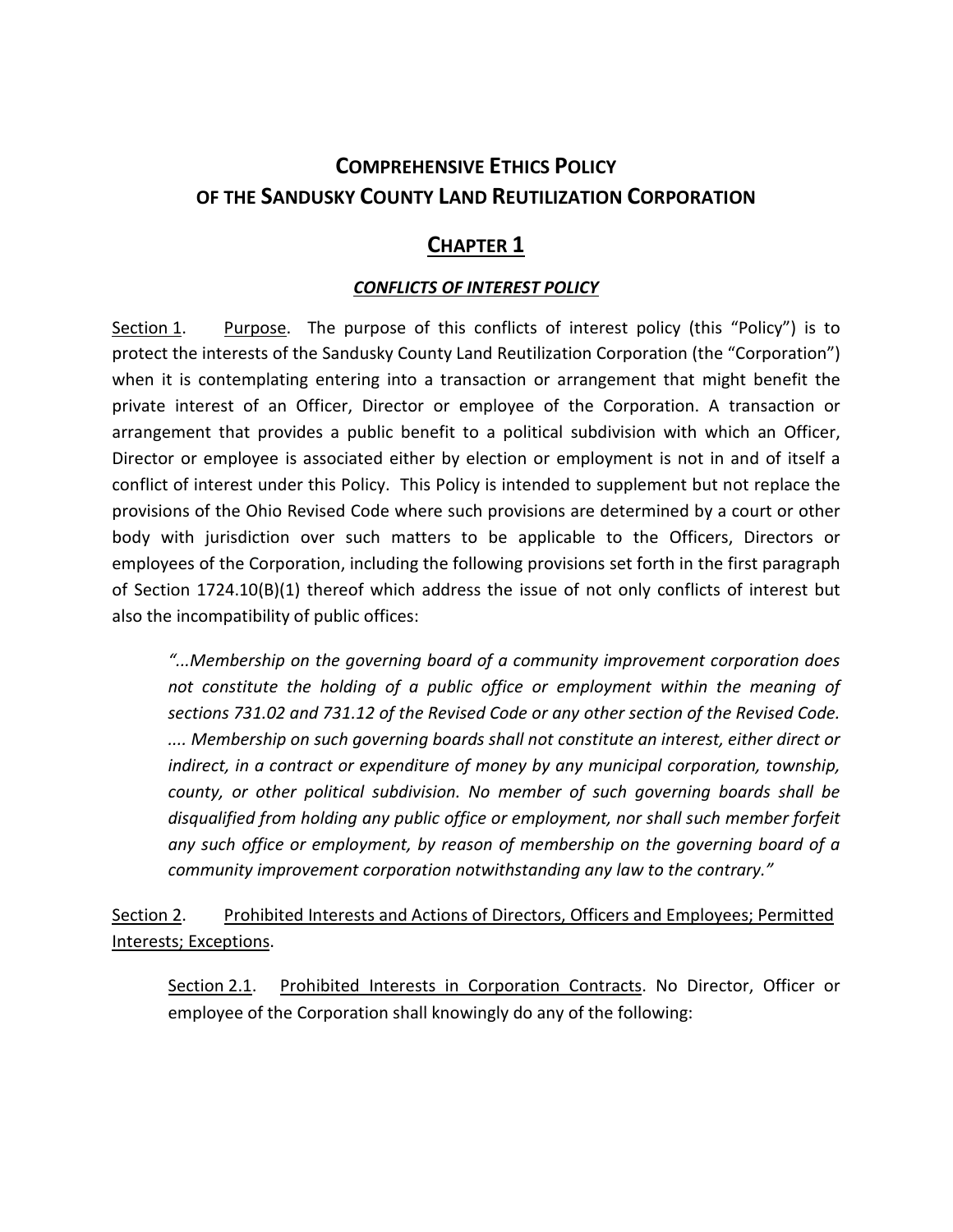- (1) Authorize, or employ the authority or influence of such person's office to secure authorization of any contract with the Corporation in which such person, a member of such person's family, or any of such person's business associates has an interest;
- (2) Authorize, or employ the authority or influence of such person's office to secure the investment of funds in any share, bond, mortgage, or other security, with respect to which such person, a member of such person's family, or any of such person's business associates either has an interest, is an underwriter, or receives any brokerage, origination, or servicing fees; During such person's term of office with the Corporation or within one year thereafter, occupy any position of profit in the prosecution of a contract authorized by such person or by the Board of Directors of the Corporation of which such person was a member at the time of authorization, unless the contract was let by informal competitive bidding to the lowest and best bidder; Have an interest in the profits or benefits of a contract entered into by or for the use of the Corporation;
- (3) Have an interest in the profits or benefits of a contract that is not let by informal competitive bidding if not required under the Corporation's Informal Competitive Bidding Policy and that involves more than one hundred fifty dollars.

Section 2.2. Permitted Interests. In the absence of bribery or a purpose to defraud, a Director, Officer or employee of the Corporation, member of such person's family, or any of such person's business associates shall not be considered as having an interest in a Corporation contract or the investment of its funds, if all of the following apply:

- (1) The interest of that person is limited to owning or controlling shares of the corporation, or being a creditor of the corporation or other organization, that is the contractor on the contract involved, or that is the issuer of the security in which the funds are invested;
- (2) The shares owned or controlled by that person do not exceed five per cent of the outstanding shares of the corporation, and the amount due that person as creditor does not exceed five per cent of the total indebtedness of the corporation or other organization;
- (3) That person, prior to the time the contract is entered into, files with the Board of Directors of the Corporation, an affidavit giving that person's exact status in connection with the corporation or other organization.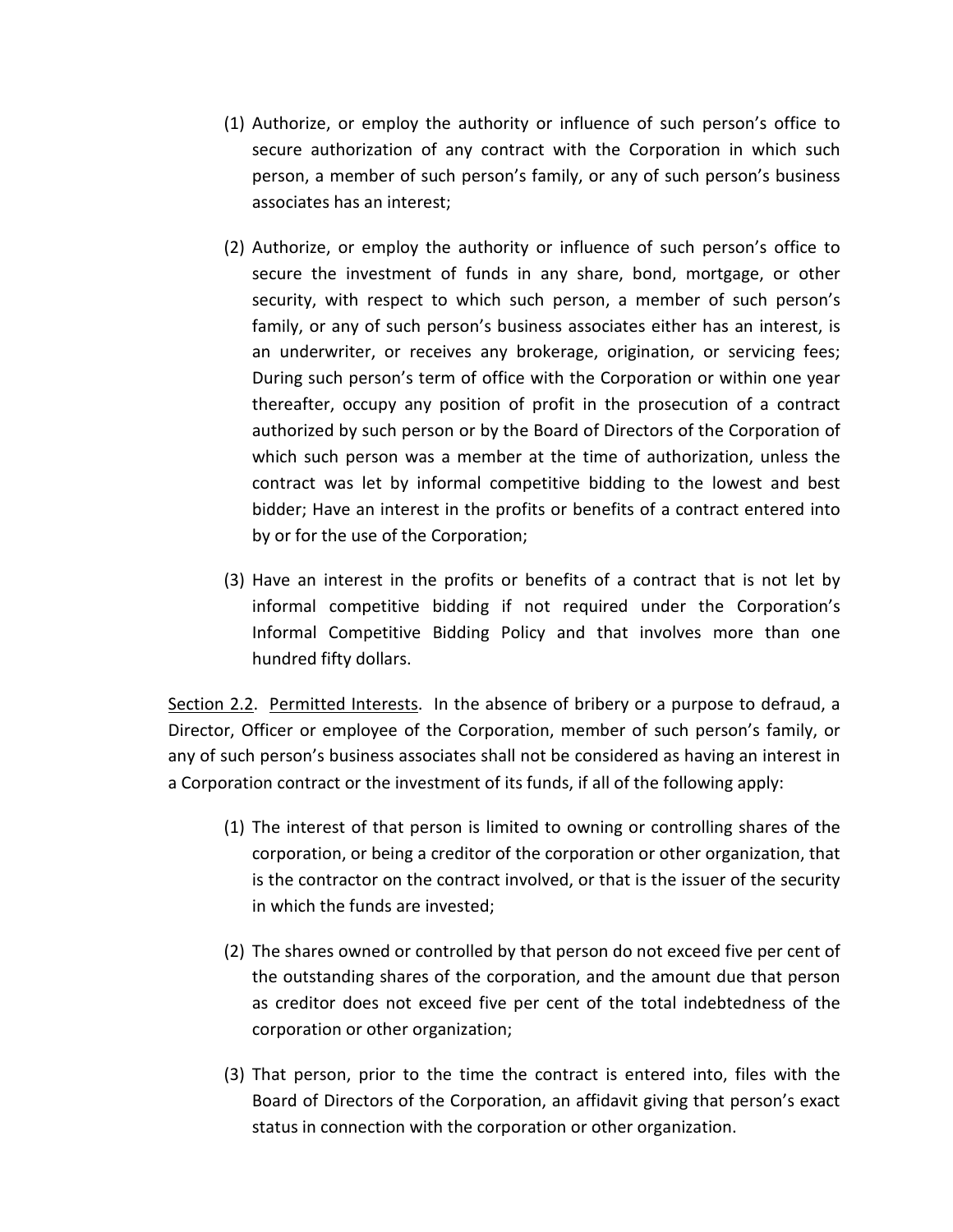Section 2.3. Exceptions. Section 2.1 hereof does not apply to a Corporation contract in which a Director, Officer or employee of the Corporation, a member of such person's family, or one of such person's business associates has an interest, when all of the following apply:

- (1) The subject of the contract is necessary supplies or services for the Corporation;
- (2) The supplies or services are unobtainable elsewhere for the same or lower cost, or are being furnished to the Corporation as part of a continuing course of dealing established prior to such person's becoming associated with the Corporation;
- (3) The treatment accorded the Corporation is either preferential to or the same as that accorded other customers or clients of the corporation or other organization in similar transactions;
- (4) The entire transaction is conducted at arm's length, with full knowledge by Corporation of the interest of such person, the member of such person's family, or business associate, and such person takes no part in the deliberations or decision of the Corporation with respect to the contract.

Section 2.4. Soliciting or Accepting Improper Compensation. No Director, Officer or employee of the Corporation shall knowingly solicit or accept, and no person shall knowingly promise or give to a Director, Officer or employee of the Corporation, either of the following:

- (1) Any compensation, other than as allowed by divisions (G), (H), and (I) of Section 102.03 of the Revised Code or other provisions of law, to perform such person's official duties, to perform any other act or service in such person's official capacity, for the general performance of the duties of such person's office or employment, or as a supplement to such person's compensation;
- (2) Additional or greater fees or costs than are allowed by rule or regulation of the Corporation to perform such person's official duties.

Section 2.5. Soliciting or Accepting Anything of Value in Exchange for Certain Consideration. No Director, Officer or employee of the Corporation for such person's own personal or business use, and no person for the person's own personal or business use or for the personal or business use of a Director, Officer or employee of the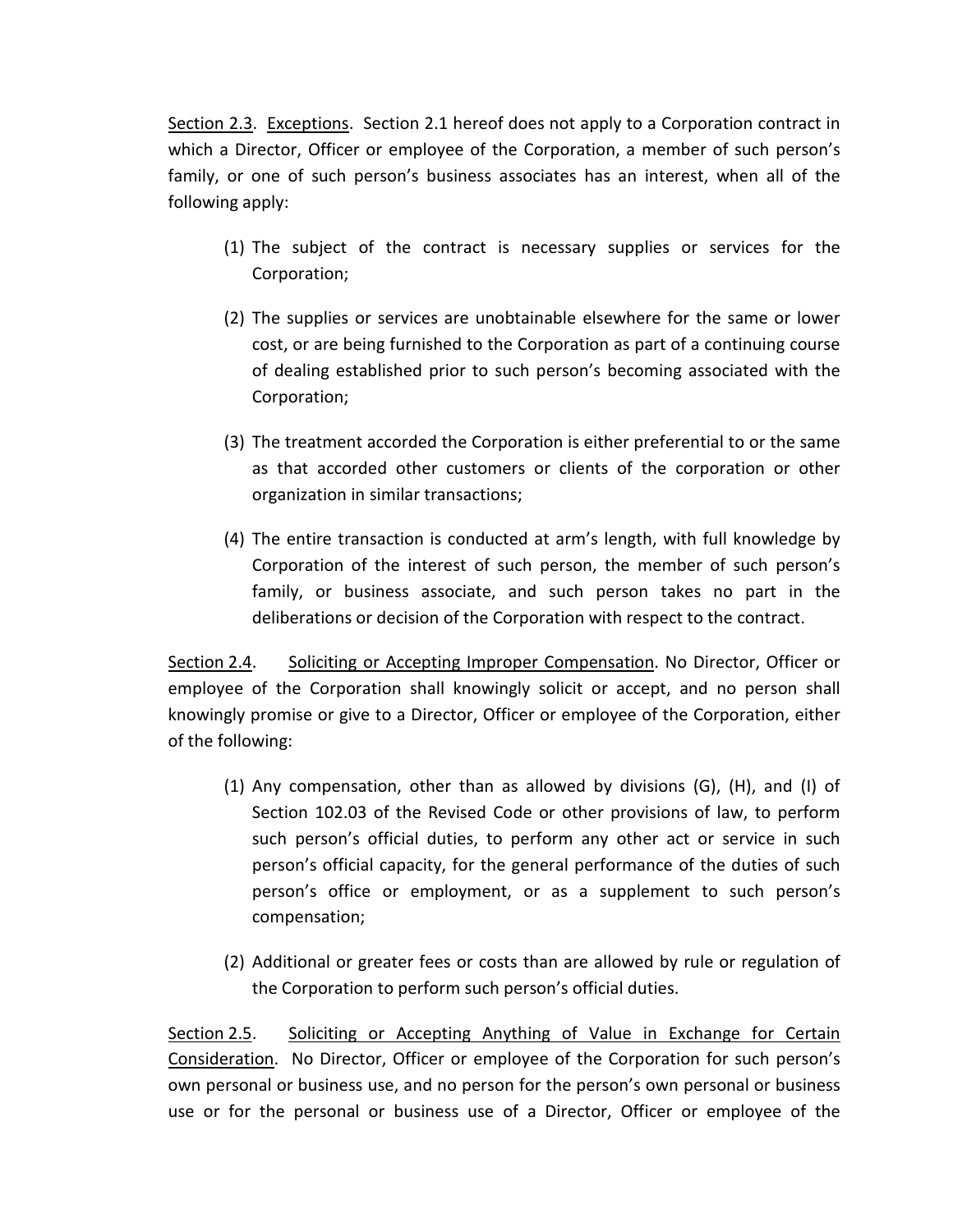Corporation, shall solicit or accept anything of value in consideration of either of the following:

- (1) Appointing or securing, maintaining, or renewing the appointment of any person to any office, employment, or agency with the Corporation;
- (2) Preferring, or maintaining the status of, any Director, Officer or employee of the Corporation with respect to compensation, duties, placement, location, promotion, or other material aspects of employment or service.

Section 2.6. Soliciting or Accepting Political Contributions in Exchange for Certain Consideration. No person for the benefit of a political party, campaign committee, legislative campaign fund, political action committee, or political contributing entity shall coerce any contribution in consideration of either of the following:

- (1) Appointing or securing, maintaining, or renewing the appointment of any person to any office, employment, or agency with the Corporation;
- (2) Preferring, or maintaining the status of, any employee of the Corporation with respect to compensation, duties, placement, location, promotion, or other material aspects of employment.

Section 2.7. Definitions. Words and terms with initial capital letters used as defined words and terms in this Policy and not otherwise defined herein shall have the same meaning given such words and terms in the Code of Regulations of the Corporation. For purposes of this Section, "family" means any member of the immediate family of a Director, Officer or employee of the Corporation.

### Section 3. Procedures.

Section 3.1. Duty to Disclose. Notwithstanding the provisions of Section 2.2(3) hereof, in connection with any actual or potential conflict of interest, a Director, Officer or employee of the Corporation must disclose in writing the existence and nature of his or her interest to the Board of Directors prior to its formal approval of the proposed transaction or contractual arrangement.

Section 3.2. Duty to Recuse Oneself from Vote or Selection Process. A Director or Officer that has, or will have, an interest in a transaction or contractual arrangement of the Corporation with an entity or individual that is prohibited under this Policy must recuse himself or herself from (i) participating in discussions whose immediate purpose is to make a recommendation or selection of the entity or individual with whom the Corporation will enter into the transaction or arrangement, (ii) voting on the matter or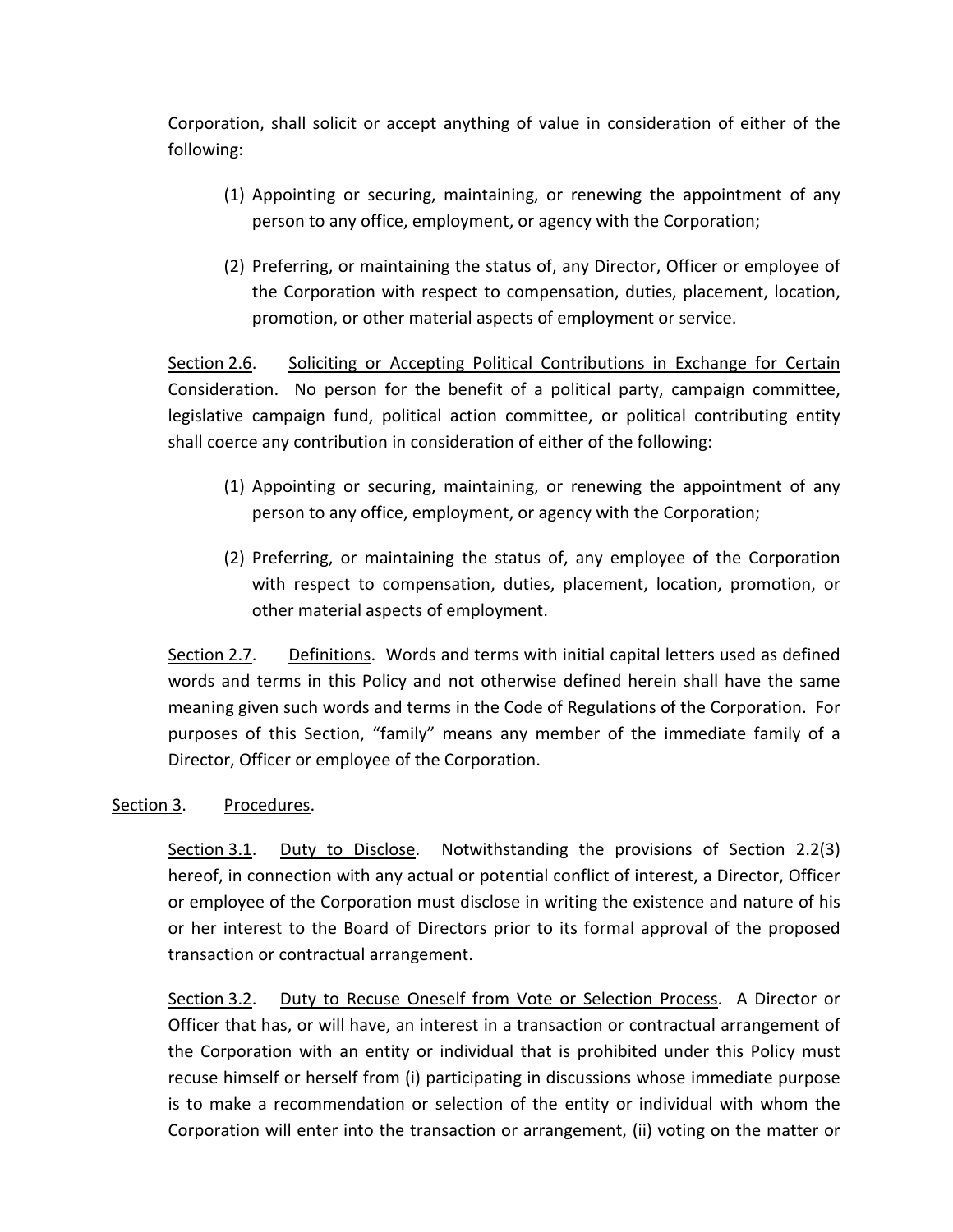(iii) both, as applicable. A Director that is either elected or employed by a political subdivision with which the Corporation is considering entering into a transaction or other arrangement must recuse himself or herself from voting on the matter involving the political subdivision. A Director or Officer who complies with the provisions of this Section 3.2 shall not be deemed to have an actual or potential conflict of interest.

Section 3.3. Determining Whether a Prohibited Interest Exists. After disclosure of a potential prohibited interest under Section 3.1 of this Policy, the Director, Officer or employee making such disclosure shall leave the Board of Directors' meeting while the Board discusses the nature of the interest and votes upon whether it believes such an interest constitutes or will constitute a prohibited interest if the Corporation were to enter into a transaction or contractual arrangement with the entity or individual in respect of which the interested person has an interest and whether such person is not or will not be deemed to have a conflict of interest due to such person's compliance with the provisions of Section 3.2 hereof. If such person is a Director, the remaining Board of Directors shall decide if a conflict of interest exists.

Section 3.4. Procedures for Addressing the Conflict of Interest If, pursuant to Section 3.3, a prohibited interest is deemed to exist:

- a. The Board of Directors shall, if appropriate, appoint a disinterested person or committee to investigate alternatives to the proposed transaction or arrangement and may in its discretion request verbal advice or a written opinion of the Ohio Ethics Commission on the matter.
- b. After exercising due diligence, the Board of Directors shall determine whether the Corporation can obtain a more advantageous transaction or arrangement with reasonable efforts from a person or entity that would not give rise to a conflict of interest.
- c. If a more advantageous transaction or arrangement is not reasonably attainable under circumstances that would not give rise to a conflict of interest, the Board of Directors shall determine by a majority vote of the disinterested Directors whether the transaction or arrangement is in the Corporation's best interest and for its own benefit and whether the transaction is fair and reasonable to the Corporation and shall make its decision as to whether to enter into the transaction or arrangement in conformity with such determination.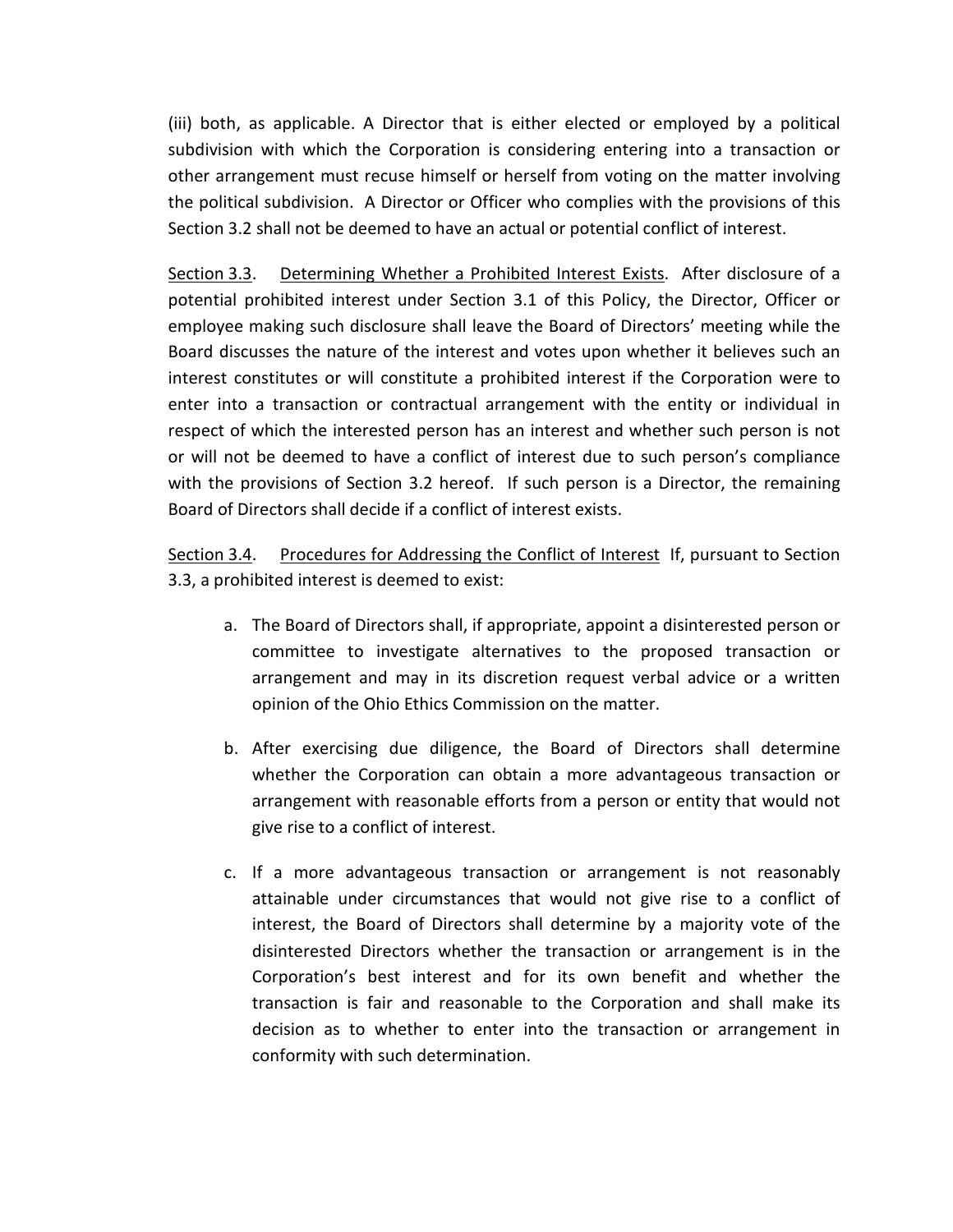### Section 3.5. Violations of the Conflicts of Interest Policy.

- a. If the Board of Directors has reasonable cause to believe that a Director, Officer or employee of the Corporation has failed to disclose an actual or possible prohibited interest under this Policy, it shall inform such person of the basis for such belief and afford such person an opportunity to explain the alleged failure to disclose.
- b. If, after hearing the response of such person and making such further investigation as may be warranted in the circumstances, the Board of Directors determines that such person has, in fact, failed to disclose an actual or possible prohibited interest, it shall take the disciplinary and corrective action which it, in its sole discretion, determines to be appropriate in the circumstances, including, without limitation, compliance with division (A)(1) of Revised Code Section 2721.22.

Section 4. Records of Proceedings. With respect to any proceedings of the Board of Directors under this Policy, the minutes of the Board of Directors shall contain the following:

- a. The names of the persons who disclosed or otherwise were found to have an potential or actual prohibited interest under this Policy, the nature of the interest, any action taken to determine whether the interest is a prohibited interest hereunder or under any law of the State of Ohio, and the Board of Directors' decision as to whether a prohibited interest in fact existed.
- b. The names of the persons who were present for discussions and votes relating to the transaction or arrangement, the content of the discussion, including any alternatives to the proposed transaction or arrangement, and a record of any votes taken in connection therewith.

Section 5. Annual Statements. Each Director, Officer and employee of the Corporation shall annually sign a statement which affirms that such person:

- a. has received a copy of the most recent Conflicts of Interest Policy;
- b. has read and understands this Policy;
- c. has agreed to comply with this Policy; and
- d. understands that (i) the Corporation is an organization performing essential governmental functions authorized in Chapters 1724 and 5722 of the Ohio Revised Code, among others, and, therefore, pursuant to Section 115(1) of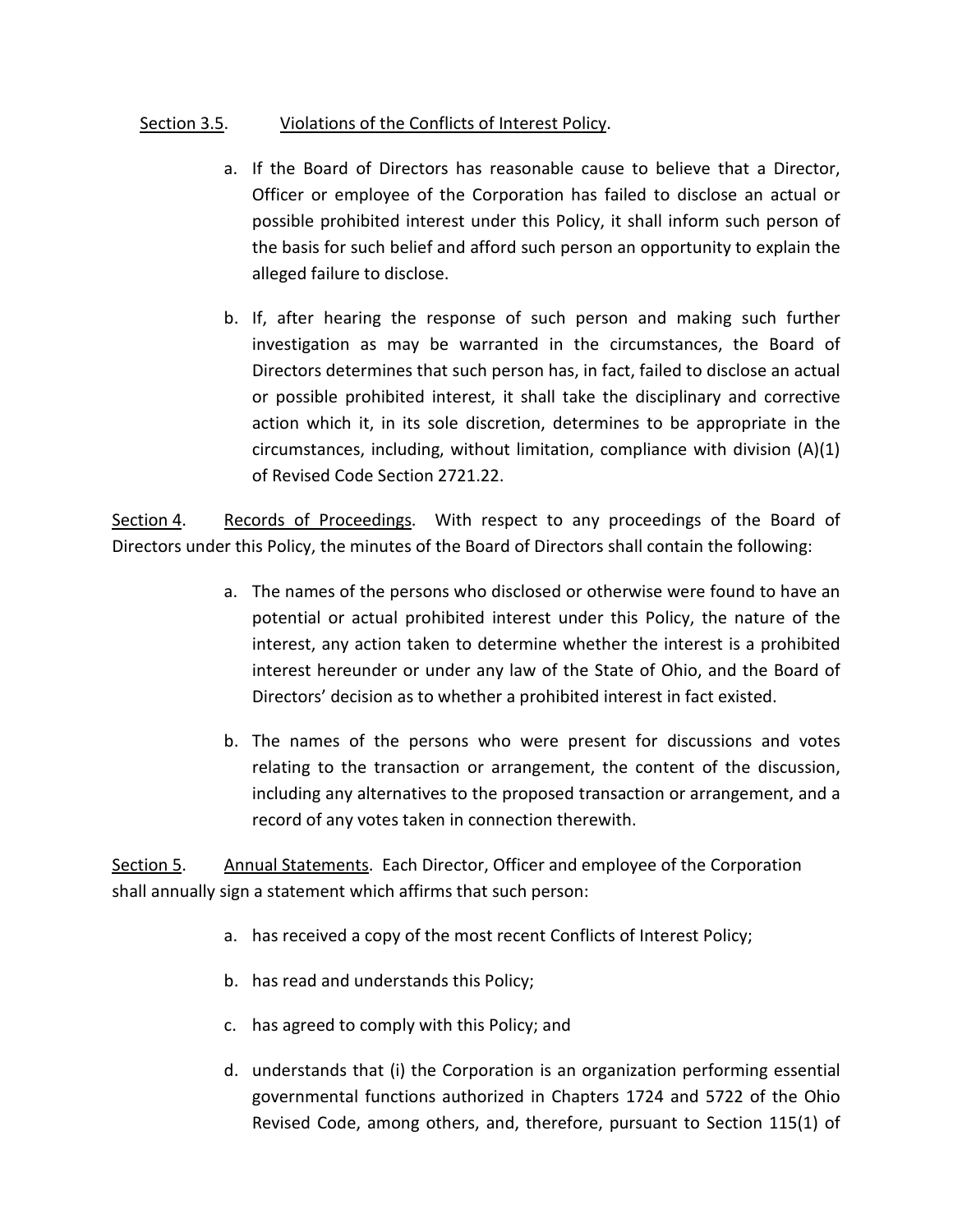the Code, it and its income is exempt from federal income taxation and (ii) in order to maintain its federal tax exemption it must engage primarily in activities which accomplish one or more of its governmental purposes.

Section 6. Periodic Reviews. To ensure that the Corporation operates in a manner consistent with its governmental purposes and that it does not engage in activities that could jeopardize its status as an organization performing essential governmental functions and claiming exemption from federal income taxation pursuant to Section 115(1) of the Code, periodic reviews shall be conducted. The periodic reviews shall, at the minimum, include the following subjects:

- a. Whether compensation arrangements and benefits are reasonable and are the result of arm's-length bargaining; and
- b. Whether partnership and joint venture arrangements and arrangements with management service organizations, including property management organizations, if any, conform to written policies of the Corporation, are properly recorded with the Corporation, reflect reasonable payments for goods and services, further the Corporation's governmental purposes and do not result in personal inurement or impermissible private benefit.

Section 7. Use of Outside Experts. In conducting the periodic review provided for in Section 6, the Corporation may, but need not, use outside advisors or experts. If outside experts are used their use shall not relieve the Board of Directors of its responsibility for ensuring that periodic reviews are conducted.

Section 8. Amendments. This Policy may be amended from time to time by the Directors of the Corporation acting in accordance with the provisions governing amendments to this Policy set forth in the Code of Regulations.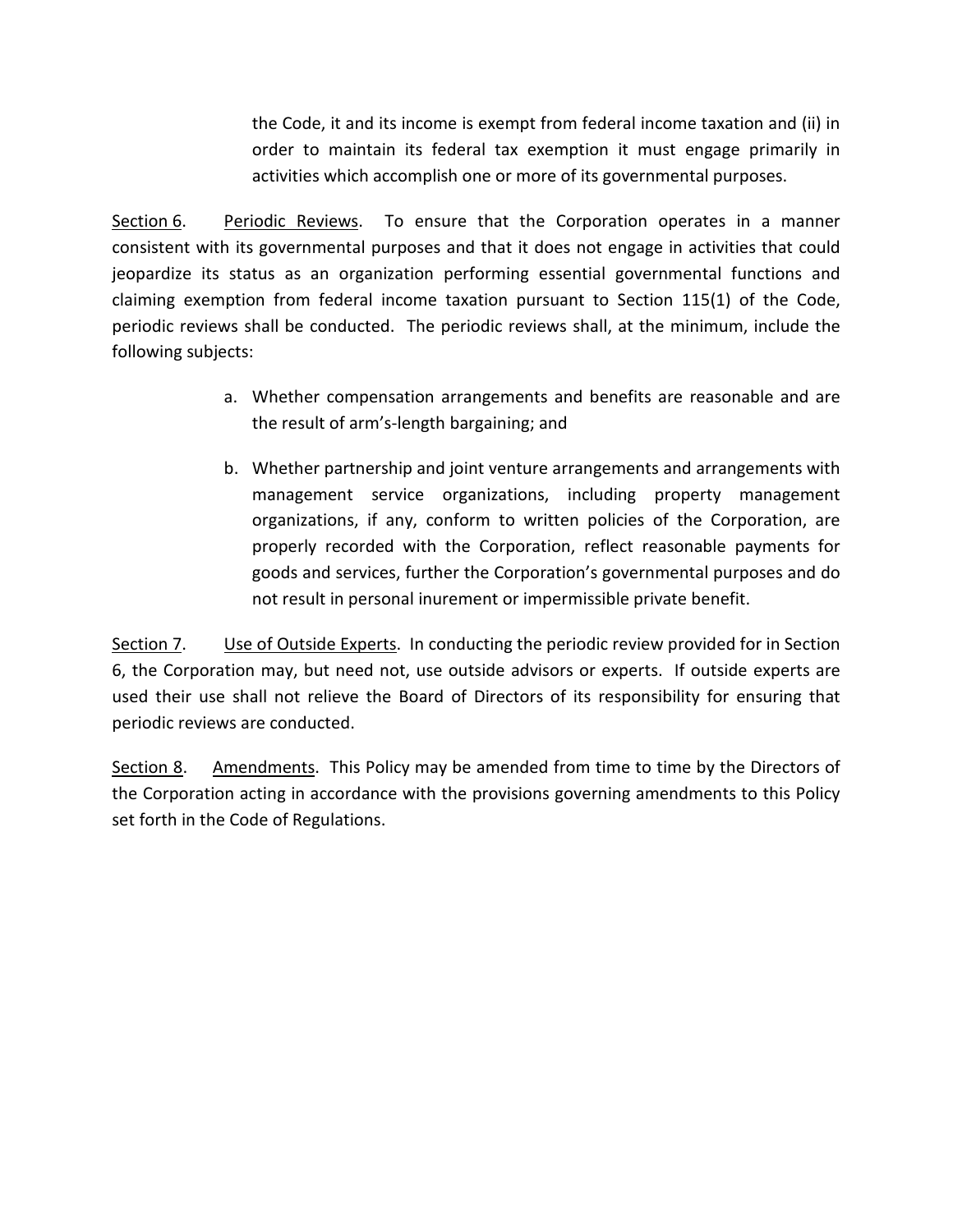## **CHAPTER 2**

### *GENERAL ETHICS POLICY*

Section 1. Statement of Intent and Purpose. Notwithstanding that Revised Code Section 1724.10(B)(1) expressly provides that *"Membership on the governing board of a community improvement corporation does not constitute the holding of a public office or employment within the meaning of sections 731.02 and 731.12 of the Revised Code or any other section of the Revised Code"* and the conclusion of the Memorandum of Law in Chapter 1 of this Ethics and Conflict of Interest Policy regarding the application of Revised Code Chapter 102 to the Directors, Officers and employees of the Sandusky County Land Reutilization Corporation (the "Corporation"), the Directors of the Corporation, acknowledging the quasi-public nature of the Corporation and the public purpose for which it is organized, desire to voluntarily adopt, along with the Conflicts of Interest Policy set forth in Chapter 1 hereof, an ethics policy (this "General Ethics Policy") that is to govern actions of the Corporation's Directors, Officers and employees in order to protect the public trust inherent in the Corporation's statutory purposes.

### Section 2. Definitions. As used in this Chapter 3:

(A) "*Income*" includes gross income as defined and used in the "Internal Revenue Code of 1986," 100 Stat. 2085, 26 U.S.C. 1, as amended, and interest and dividends on obligations or securities of any state or of any political subdivision or authority of any state or political subdivision.

- (B) "*Anything of material value*" means to the extent material, as defined below:
	- (1) Money, bank bills or notes, United States treasury notes, and other bills, bonds, or notes issued by lawful authority and intended to pass and circulate as money;
	- (2) Goods and chattels;
	- (3) Promissory notes, bills of exchange, orders, drafts, warrants, checks, or bonds given for the payment of money;
	- (4) Receipts given for the payment of money or other property;
	- (5) Rights in action;
	- (6) Things which savor of the realty and are, at the time they are taken, a part of the freehold, whether they are of the substance or produce thereof or affixed thereto, although there may be no interval between the severing and taking away;
	- (7) Any interest in realty, including fee simple and partial interests, present and future, contingent or vested interest, beneficial interests, leasehold interests,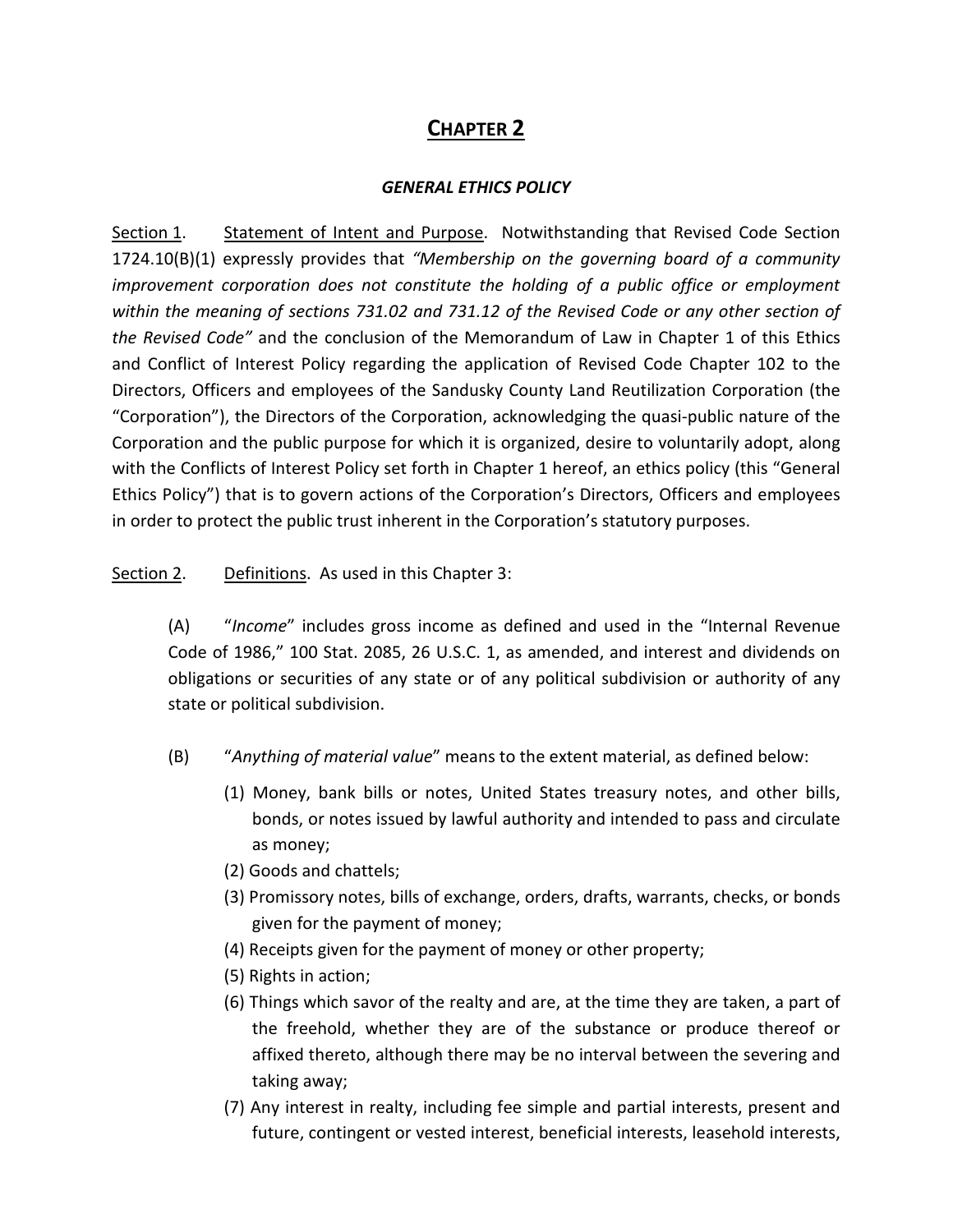and any other interest in realty;

- (8) Any promise of future employment;
- (9) Every other thing of value, including, but not limited to, a contribution as defined in section 3517.01 of the Revised Code.

For the purposes of this definition, "material" when used in the phrase "anything of material value" means anything with a monetary value in excess of \$400.

(C) "*Honorarium*" means any payment made in consideration for any speech given, article published, or attendance at any public or private conference, convention, meeting, social event, meal, or similar gathering. "Honorarium" does not include ceremonial gifts or awards that have insignificant monetary value; unsolicited gifts of nominal value or trivial items of informational value; or income received from any person for personal services rendered to that person that are customarily provided in connection with the practice of a bona fide business and that are wholly unrelated to the duties or services provided to the Corporation by the recipient in connection with the such person's employment by the Corporation.

Section 3. Prohibited Representations. A present or former Director, Officer or employee of the Corporation is not permitted, during employment with or service to the Corporation or for a period of one year thereafter to represent a client or act in a representative capacity for any person on any matter in which the Director, Officer or employee personally participated as a Director, Officer or employee of the Corporation through decision, approval, disapproval, recommendation, the rendering of advice, investigation, or other substantial exercise of administrative discretion.

Section 4. Maintaining Confidentiality of Information. A present and former Director, Officer or employee of the Corporation is prohibited from disclosing or using, without appropriate authorization, any information acquired by such Director, Officer or employee in the course of the Director's, Officer's or employee's official duties for the Corporation that is confidential because of statutory provisions, or that has been clearly designated to the Director, Officer or employee as confidential when that confidential designation is warranted because of the status of the proceedings or the circumstances under which the information was received and preserving its confidentiality is necessary to the proper conduct of the Corporation's business.

Section 5. Prohibited Use of the Authority or Influence of Corporate Office or Employment. A Director, Officer or employee of the Corporation is prohibited from using or authorizing the use of the authority or influence of his or her office or employment to secure anything of value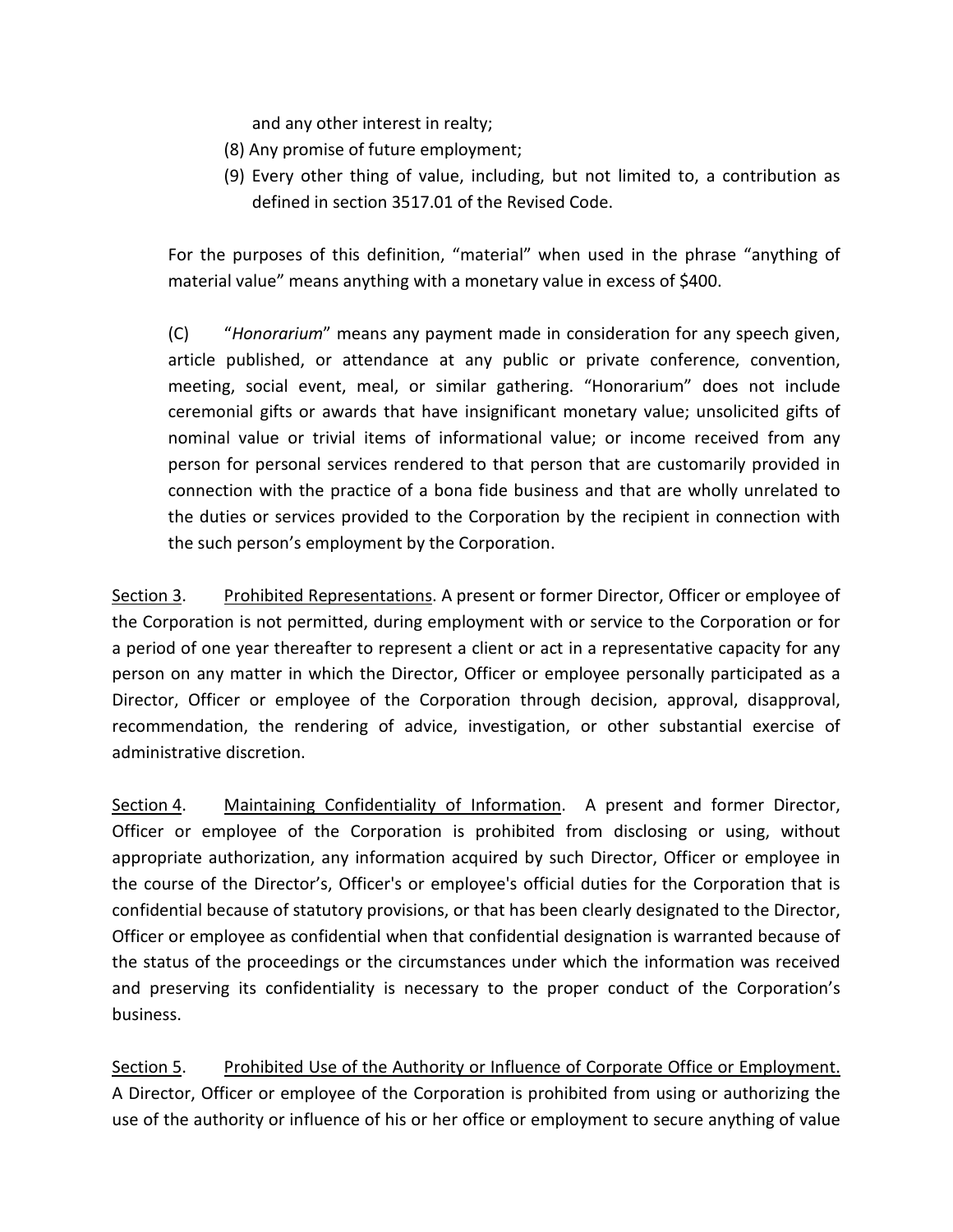or the promise or offer of anything of value that is of such a character as to manifest a substantial and improper influence upon the Director, Officer or employee with respect to that person's duties.

Section 6. Prohibition upon Solicitation or Acceptance of Things of Material Value. A Director, Officer or employee of the Corporation is prohibited from soliciting or accepting anything of a material value that is of such a character as to manifest a substantial and improper influence upon the Director, Officer or employee with respect to that person's duties. For purposes of this Section, there is a rebuttable presumption that the acceptance of meals or casual entertainment from the same person or entity that does not exceed \$400 during a calendar year does not manifest a substantial and improper influence upon a Director, Officer or employee with respect to that person's duties. Reimbursement by a third party of the actual travel expenses of a Director, Officer or employee of the Corporation when traveling on or for official business of the Corporation for the purpose of making a speech or presentation about the Corporation or for educational or other charitable purposes shall be excluded from the application of this Section.

This Section shall not be construed as prohibiting a Director, Officer or employee of the Corporation from accepting an Honorarium or a payment in reimbursement of travel, meal, and lodging expenses for a speech or presentation about or related to the work of the Corporation if voluntarily offered by a third party. Any such Honorarium shall be deposited into the general fund of the Corporation immediately upon the Director's, Officer's or employee's return to the Corporation. Payment in reimbursement of travel, meals, and lodging expense for such speech or presentation may be retained by the Director, Officer or employee so long as no reimbursement for the same expenses is sought from the Corporation.

This Section shall not be construed as prohibiting a Director, Officer or employee of the Corporation from accepting an Honorarium, payment for engagement as a professional consultant or payment in reimbursement of travel, meal, and lodging expenses for a speech or presentation which is not directly about or related to the work of the Corporation, provided that the Honorarium, payment for professional consulting services or expenses, or any combination thereof, were paid in recognition of demonstrable business, professional, or esthetic interests of the Director, Officer or employee that exist apart from the Corporation and such person's employment by or service to the Corporation and that payment for professional consulting services or expenses, or any combination thereof, were not paid by any person or other entity, or by any representative or association of those persons or entities, that is doing business with, or seeking to do business with, the Corporation.

This Section shall not be construed as prohibiting a Director, Officer or employee of the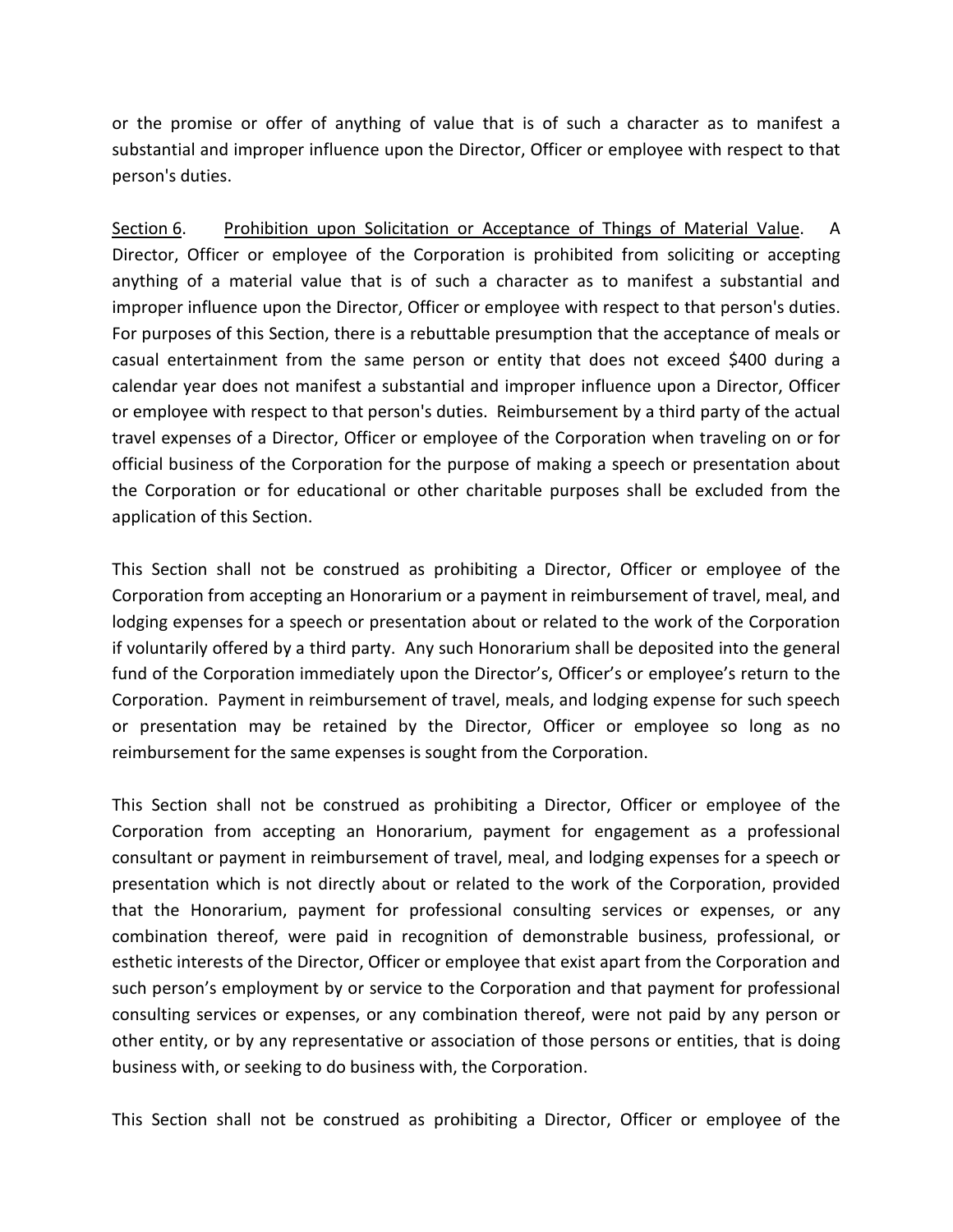Corporation from accepting a paid consulting engagement arising out of such Director's, Officer's or employee's expertise about the functions of or his or her relationship to the Corporation and its mission if the payment for such an engagement is deposited into the general fund of the Corporation and if the acceptance of such an engagement will not adversely affect that person's duties with the Corporation.

Section 7. Requesting a Ruling from the Board of Directors. Any Director, Officer or employee of the Corporation who is unsure of such person's compliance with the provisions of this Chapter in connection with an individual situation that arises may request that the Board of Directors of the Corporation, in its absolute discretion, rule on the potential activity's compliance with the letter and spirit of this Chapter. If a Director of the Corporation avails himself or herself of the provisions of this Section 7, such Director shall not participate in any discussions among the other Directors or in their ruling related to such Director's requested ruling, except as the other Directors may request in connection with learning or clarification of the factual matters related to such situation.

Section 8. Violations of the General Ethics Policy. If the Board of Directors has reasonable cause to believe that a Director, Officer or employee of the Corporation has violated this General Ethics Policy, it shall inform the Director, Officer or employee of the basis for such belief and afford such person an opportunity to explain the alleged violation.

If, after hearing the response of such person and making such further investigation as may be warranted in the circumstances, the Board of Directors determines that such Director, Officer or employee has, in fact, violated this General Ethics Policy, it shall take appropriate disciplinary and corrective action, including, but not limited to, ordering mandatory withdrawal from the Board of Directors, if such person is a Director, or suspension or termination of employment, if such person is an Officer or employee.

Nothing in this Section 8 or anywhere else in Chapters 1, 2 or 3 of this Comprehensive Ethics Policy shall be construed as prohibiting the Board of Directors of the Corporation from turning over evidence of an alleged violation of any provision of this Comprehensive Ethics Policy to local law enforcement authorities if it believes that the alleged violation may rise to the level of a criminal offense.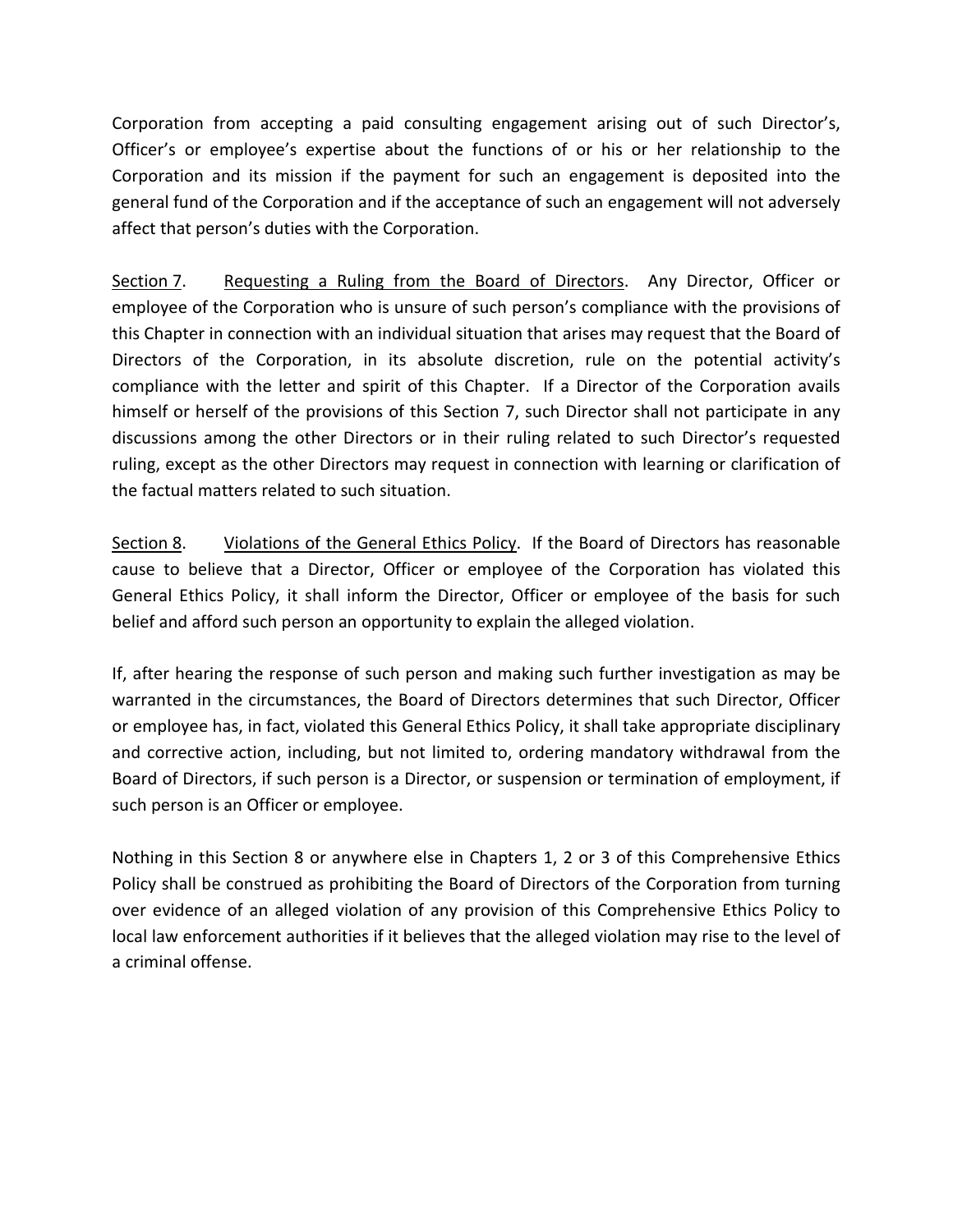## **CHAPTER 3**

### *DISCLOSURE OF POLITICAL CONTRIBUTIONS TO SCLRC DIRECTORS THAT ARE ELECTED OFFICIALS*

Section 1. Statement of Intent and Purpose. Notwithstanding the bona fide belief of each Director of the Corporation who is an elected official of a political subdivision within the County, as those terms are used in Ohio law (each an "Affected Director"), that the Corporation is not subject to the provisions of Revised Code Sections 3517.13(I) and (J), the Affected Directors acknowledge that disclosure by a potential person or entity that is seeking to contract with the Corporation for the sale of goods or services of any political contributions made to any such Affected Director provides such Affected Director with the opportunity to recuse himself or herself from voting on the award of the related contract, thereby avoiding even an appearance of a prohibited conflict of interest. Therefore, the following policy regarding the disclosure of political contributions to any Affected Director is hereby adopted.

Section 2. Submission of Contribution Disclosure Form with Bids. In connection with the solicitation of bids, whether formally or informally, by the Corporation, the Corporation shall include as a part of each bid package delivered to a prospective bidder a contribution disclosure form substantially in the form of Attachment A to this Chapter 3 (the "Contribution Disclosure Form"). All prospective bidders shall include a completed Contribution Disclosure Form with their respective bids for a contract to supply the goods or services for which bids were solicited. Any bid received from a bidder which does not include a fully completed Contribution Disclosure Form shall automatically be returned as "incomplete" and not considered in connection with the award of the contract for the goods or services.

Section 3. Delivery of Contribution Disclosure Form to Affected Directors. A copy of each Contribution Disclosure Form shall be delivered to the Affected Director as soon as possible after the receipt thereof in a bid package.

Section 4. Use of Information in Contribution Disclosure Form. Each Affected Director shall use the information in the Contribution Disclosure Form to determine whether or not to recuse himself or herself from voting on the award of a contract to a person or entity that submitted the Contribution Disclosure Form. If the award of a contract is not subject to approval by the Board of Directors under the Corporation's Board-approved policy for awarding contracts, neither the Affected Director nor the President or any Officer of the Corporation shall use the information in such Form to influence the awarding of the contract by the President or other Officer of the Corporation, so long as such an award is in compliance with the Corporation's Board-approved policy for awarding contracts.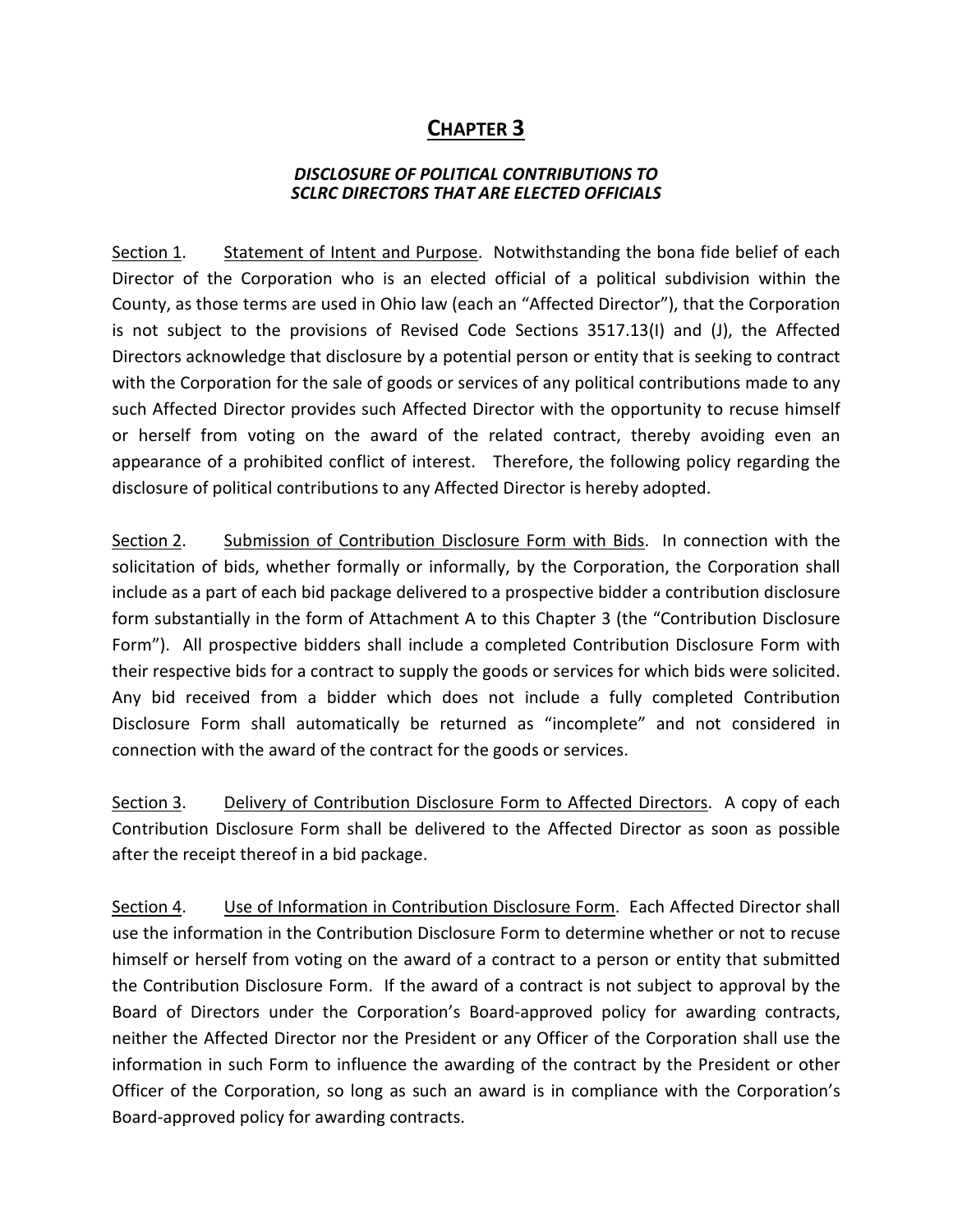## **ATTACHMENT A**

#### **CONTRIBUTION DISCLOSURE FORM**

This statement, properly executed and containing all required information must be completed. **IF YOU FAIL TO COMPLY, YOUR PROPOSAL WILL NOT BE CONSIDERED.**

Entity Name:

Entity's Mailing Address:

**COMPLETE SECTION I, II, OR III BELOW, WHICHEVER IS APPROPRIATE, AND SECTION IV.**

\_\_\_\_\_\_\_\_\_\_\_\_\_\_\_\_\_\_\_\_\_\_\_\_\_\_\_\_\_\_\_\_\_\_\_\_\_\_\_\_\_\_\_\_\_\_\_\_\_\_\_\_\_\_\_\_\_\_\_\_\_\_\_\_\_\_\_\_\_\_\_\_\_\_

\_\_\_\_\_\_\_\_\_\_\_\_\_\_\_\_\_\_\_\_\_\_\_\_\_\_\_\_\_\_\_\_\_\_\_\_\_\_\_\_\_\_\_\_\_\_\_\_\_\_\_\_\_\_\_\_\_\_\_\_\_\_\_\_\_\_\_\_\_\_\_\_\_\_

\_\_\_\_\_\_\_\_\_\_\_\_\_\_\_\_\_\_\_\_\_\_\_\_\_\_\_\_\_\_\_\_\_\_\_\_\_\_\_\_\_\_\_\_\_\_\_\_\_\_\_\_\_\_\_\_\_\_\_\_\_\_\_\_\_\_\_\_\_\_\_\_\_\_

**NOTE: For purposes of this Statement, the members of the Board of Directors of the Sandusky County Land Reutilization Corporation (SCLRC) includes:** 

**(a) as to statutorily appointed Directors,** 

- **(1) \_\_\_\_\_\_\_\_\_\_\_\_\_\_, Treasurer, Sandusky County;**
- **(2) \_\_\_\_\_\_\_\_\_\_\_\_\_\_\_, Commissioner, Sandusky County;**
- **(3) \_\_\_\_\_\_\_\_\_\_\_\_, Commissioner, Sandusky County; and**
- **(b) as to the municipal representative Director,** 
	- **(1) \_\_\_\_\_\_\_\_\_\_\_\_\_\_\_\_\_\_\_\_\_\_\_, City of Springfield**
- **(c) as to the township representative Director,** 
	- **(1) \_\_\_\_\_\_\_\_\_\_\_\_\_\_\_\_\_\_\_\_\_\_\_, \_\_\_\_\_\_\_\_\_\_\_\_\_\_\_ Township**

#### **SECTION I. TO BE COMPLETED BY NON-PROFIT CORPORATION AND GOVERNMENTAL ENTITIES.**

If you are recognized by the IRS as a non-profit corporation or are a governmental entity, mark the appropriate designation below and proceed to the indicated section(s).

| NON-PROFIT CORPORATION     | <b>GO TO SECTIONS III and IV</b> |
|----------------------------|----------------------------------|
| <b>GOVERNMENTAL ENTITY</b> | <b>GO TO SECTION IV</b>          |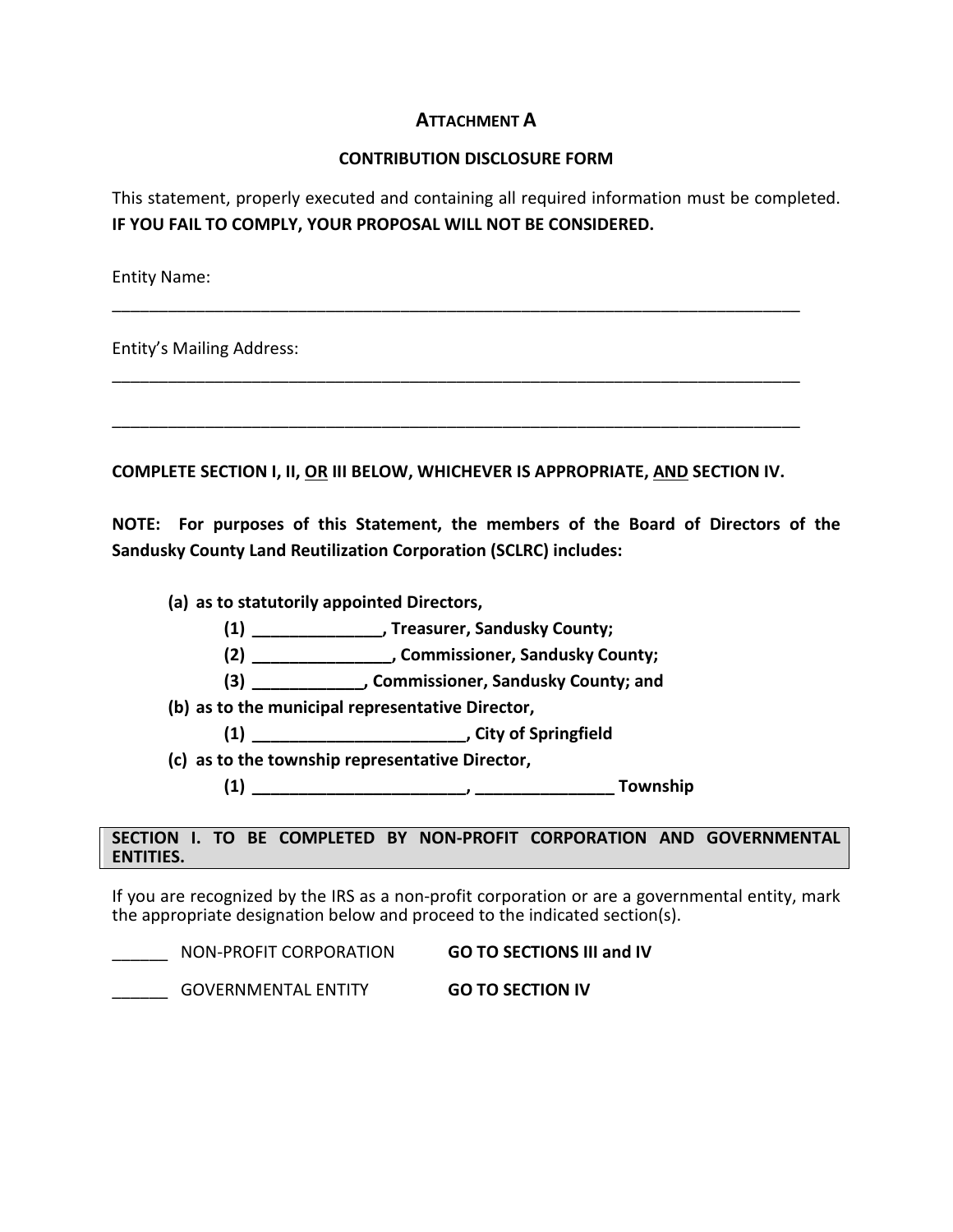#### **SECTION II. TO BE COMPLETED BY INDIVIDUALS, SOLE PROPRIETORSHIPS, PARTNERSHIPS, INCORPORATED PROFESSIONAL ASSOCIATIONS, UNINCORPORATED ASSOCIA-TIONS, ESTATES, TRUSTS, PARTNERSHIPS AND JOINT VENTURES.**

The above-named entity is a (Please mark appropriate designation):

| <b>SOLE PROPRIETORSHIP</b>            | <b>TRUST</b>         |
|---------------------------------------|----------------------|
| INCORPORATED PROFESSIONAL ASSOCIATION | <b>ESTATE</b>        |
| UNINCORPORATED ASSOCIATION            | PARTNERSHIP          |
| LIMITED LIABILITY COMPANY             | <b>JOINT VENTURE</b> |

For purposes of Section II, a **"Principal"** means an individual, an owner, a partner, a shareholder, a member, an administrator, an executive or trustee connected with the abovenamed entity, or the spouse of any of them.

Listed in the immediately following table are the names of EACH OF THE PRINCIPALS of the above named entity who made one or more contributions to the named member of the Board of Directors or to that member's campaign committee, together with the total amount of the contributions, if the contributions totaled either (i) individually in excess of \$1,000. during the twenty-four (24) months immediately preceding the date of this Contribution Disclosure Form or (ii) when added to the contributions of all other principals, in excess of \$2,000. during the twenty-four (24) months immediately preceding the date of this Contribution Disclosure Form.

| <b>Name of Principal</b><br>making contribution | <b>Name of Director</b><br>receiving contribution | <b>Amount of Contribution</b> |  |
|-------------------------------------------------|---------------------------------------------------|-------------------------------|--|
|                                                 |                                                   |                               |  |
|                                                 |                                                   |                               |  |
|                                                 |                                                   |                               |  |
|                                                 |                                                   |                               |  |
|                                                 |                                                   |                               |  |
|                                                 |                                                   |                               |  |
|                                                 |                                                   |                               |  |
|                                                 |                                                   |                               |  |

[Add additional sheet if necessary.]

**GO TO SECTION IV.**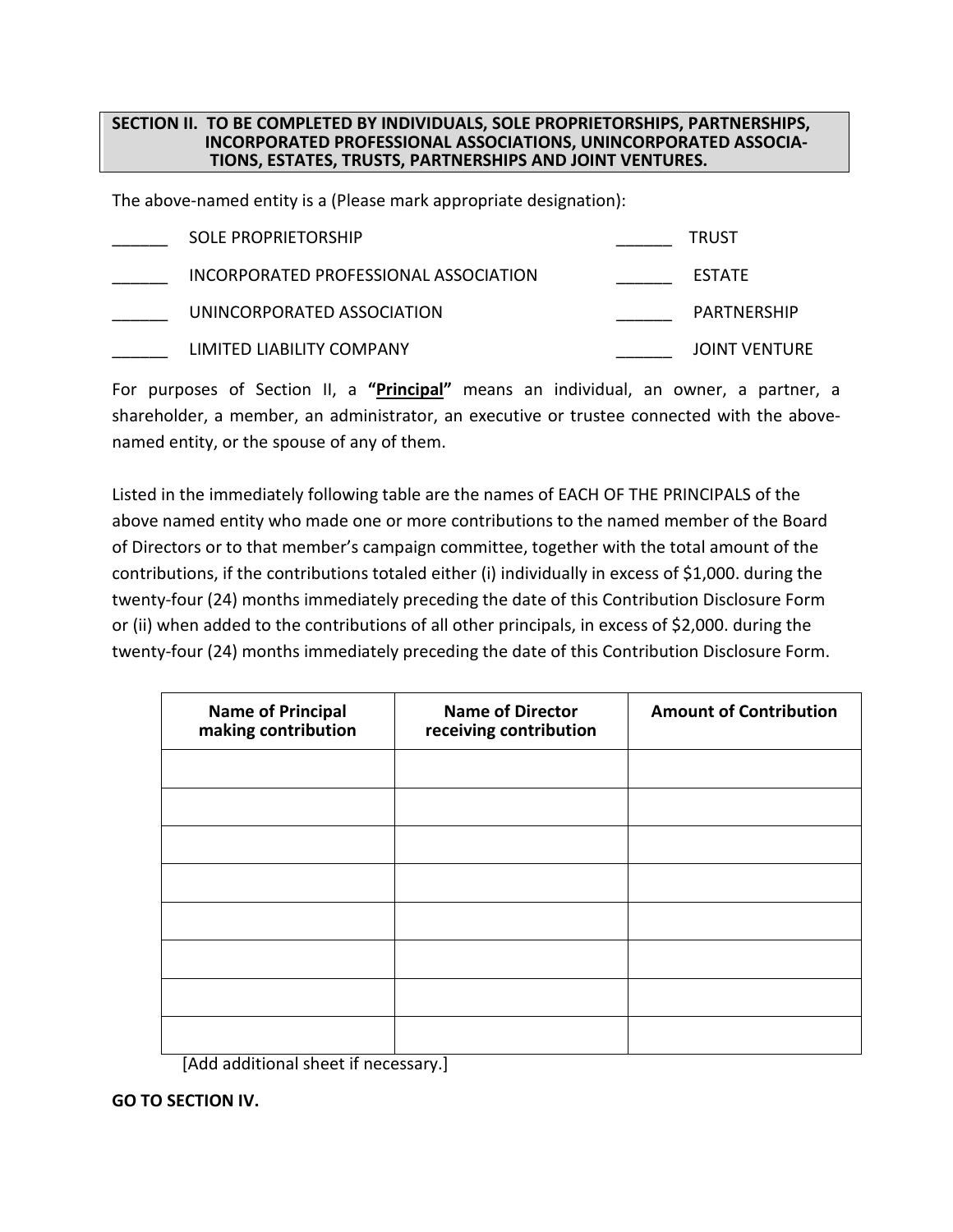### **SECTION III. TO BE COMPLETED BY NON-PROFIT AND FOR-PROFIT CORPORATIONS AND BUSINESS TRUSTS.**

NON-PROFIT CORPORATION FOR-PROFIT CORPORATION

BUSINESS TRUST (OTHER THAN INCORPORATED PROFESSIONAL ASSOCIATIONS)

For purposes of Section III, a **"Principal"** means an individual or an entity owning more than 20% of the corporation or business trust or the spouse of any such individual.

Listed in the immediately following table are the names of EACH OF THE PRINCIPALS of the above named entity who made one or more contributions to the named member of the Board of Directors or to that member's campaign committee, together with the total amount of the contributions, if the contributions totaled either (i) individually in excess of \$1,000. during the twenty-four (24) months immediately preceding the date of this Contribution Disclosure Form or (ii) when added to the contributions of all other principals, in excess of \$2,000. during the twenty-four (24) months immediately preceding the date of this Contribution Disclosure Form.

| <b>Name of Principal</b><br>making contribution | <b>Name of Director</b><br>receiving contribution | <b>Amount of Contribution</b> |
|-------------------------------------------------|---------------------------------------------------|-------------------------------|
|                                                 |                                                   |                               |
|                                                 |                                                   |                               |
|                                                 |                                                   |                               |
|                                                 |                                                   |                               |
|                                                 |                                                   |                               |
|                                                 |                                                   |                               |
|                                                 |                                                   |                               |
|                                                 |                                                   |                               |
|                                                 |                                                   |                               |

[Add additional sheet if necessary.]

**GO TO SECTION IV.**